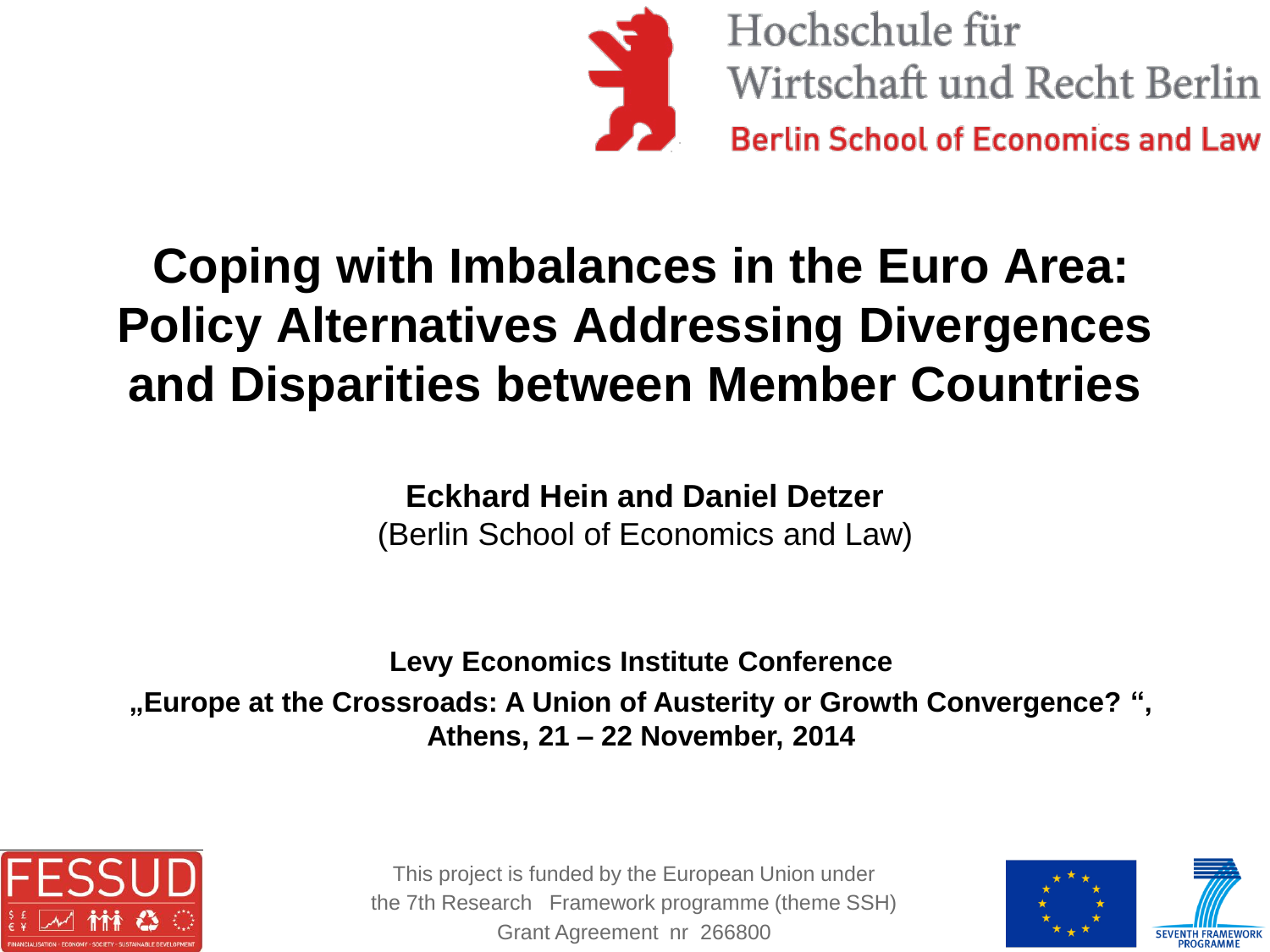- **1. Introduction**
- **2. Theoretical framework**
- **3. The general stance required for policy alternatives**
- **4. More concrete policy proposals for the Euro area**
- **5. Industrial restructuring and catching-up of the periphery**
- **6. Conclusions**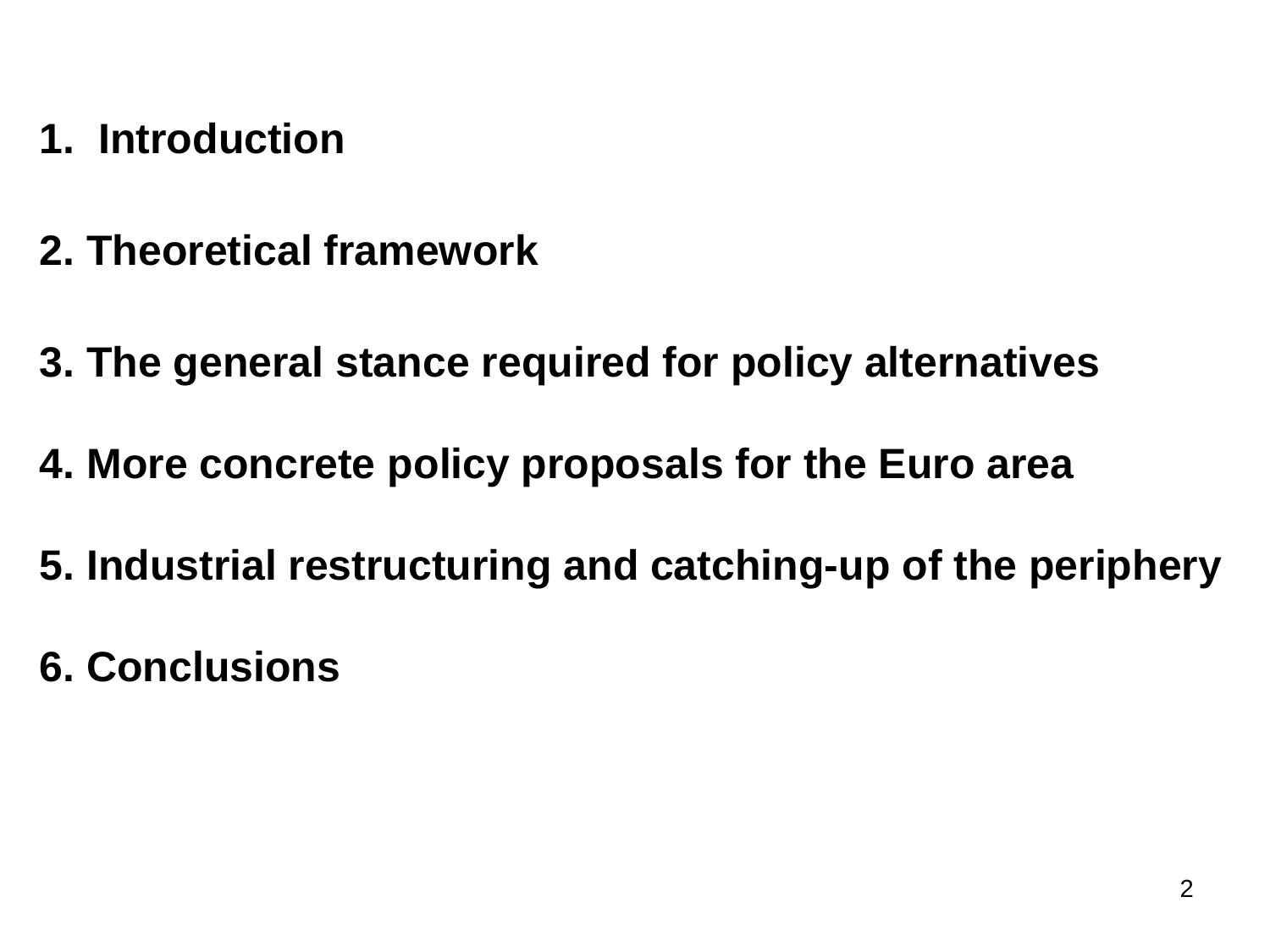#### **2. Theoretical framework**

Thirlwall's (1979; 2002): 'balance-of-payments-contrained growth rate' (BPCGR) in a currency union

(1) 
$$
\hat{Y}_d^b = \frac{\left(1 + \eta + \psi\right)\left(\hat{p}_d - \hat{p}_f\right) + \varepsilon \hat{Y}_f}{\pi}, \qquad \eta, \psi < 0, \varepsilon, \pi > 0,
$$

With equal inflation rates

$$
(2) \qquad \hat{Y}_d^b = \frac{\varepsilon \hat{Y}_f}{\pi} = \frac{\hat{X}}{\pi}.
$$

Causes for CA imbalances in a currency union:  $\hat{\mathrm{Y}}_{\scriptscriptstyle{d}} \neq \hat{\mathrm{Y}}_{\scriptscriptstyle{d}}^{\scriptscriptstyle{\mathrm{b}}}$  $\hat{Y}_d \neq \hat{Y}_d^t$ 

1. Actual growth differentials between the different Euro area countries exceed those implied by the respective BPCGRs

- 2. BPCGR deviates from 'given' actual growth rates
- a. too high inflation differentials (differentials in nominal unit labour cost growth, but also changes in mark-ups and other input costs)
- b. too low income elasticities of exports and too high income elasticities of imports for CA deficit countries.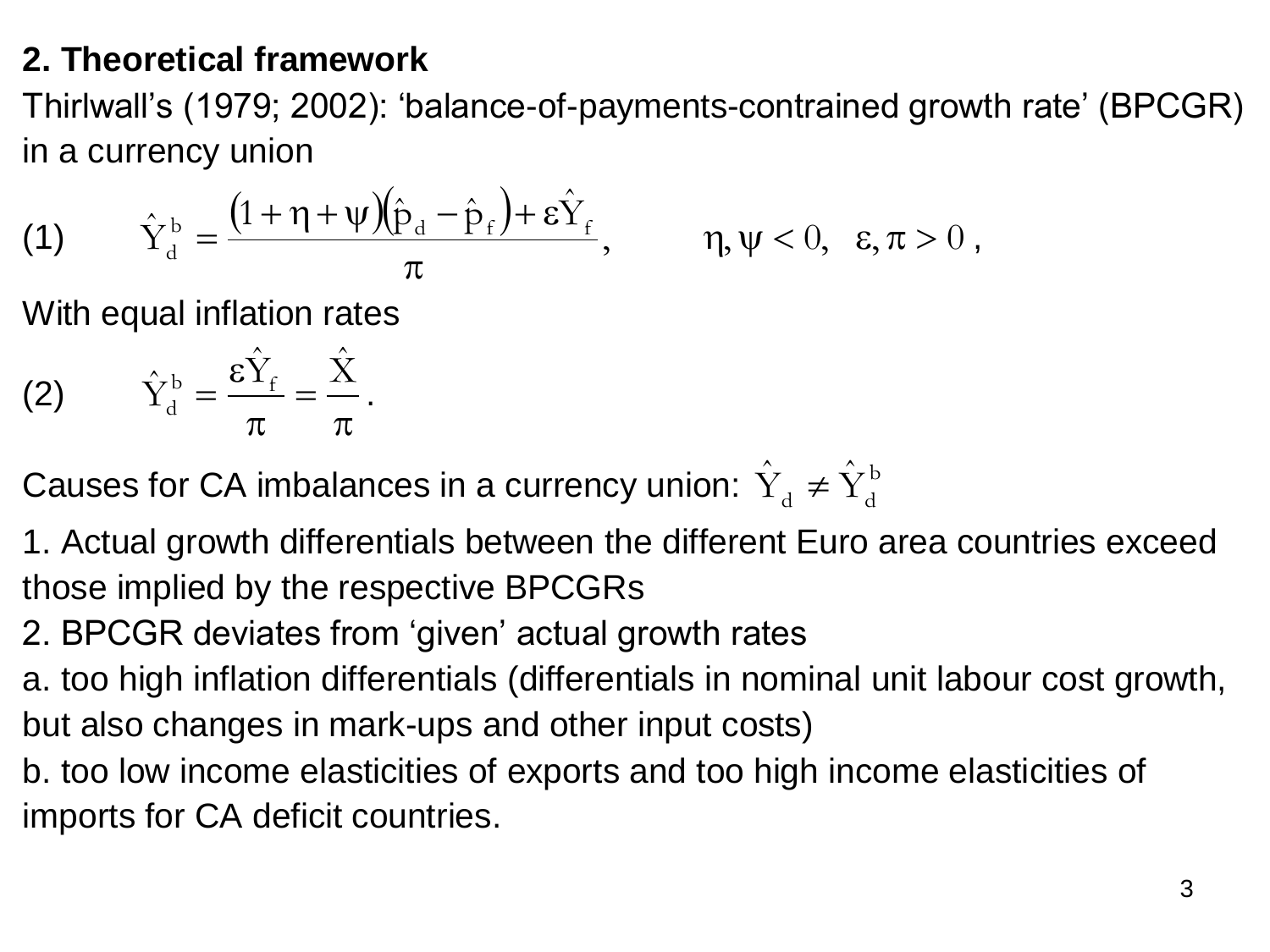#### **3. The general stance required for policy alternatives**

- Target: high non-inflationary demand growth in the Euro area as a whole, preventing 'export-led mercantilist' and 'debt-led consumption boom' types of development

- Short run: stimulate aggregate demand and growth in the CA surplus countries relative to the Euro area average trend, and adjust inflation differentials (nulc growth)

- Long run: improve non-price competitiveness of (previous) CA deficit countries and develop stable financing mechanisms for CA deficits associated with catch-up growth lifting the BPCGR:

(3) 
$$
\hat{Y}_d^b = \frac{\left(1 + \theta \eta + \psi\right)\left(\hat{p}_d - \hat{p}_f\right) + \theta \varepsilon \hat{Y}_f + \left(1 - \theta\right)\left(\hat{C} - \hat{p}_d\right)}{\pi},
$$
  
(4) 
$$
\hat{Y}_d^b = \frac{\theta \varepsilon \hat{Y}_f + \left(1 - \theta\right)\left(\hat{C} - \hat{p}_d\right)}{\pi} = \frac{\theta \hat{X} + \left(1 - \theta\right)\left(\hat{C} - \hat{p}_d\right)}{\pi}.
$$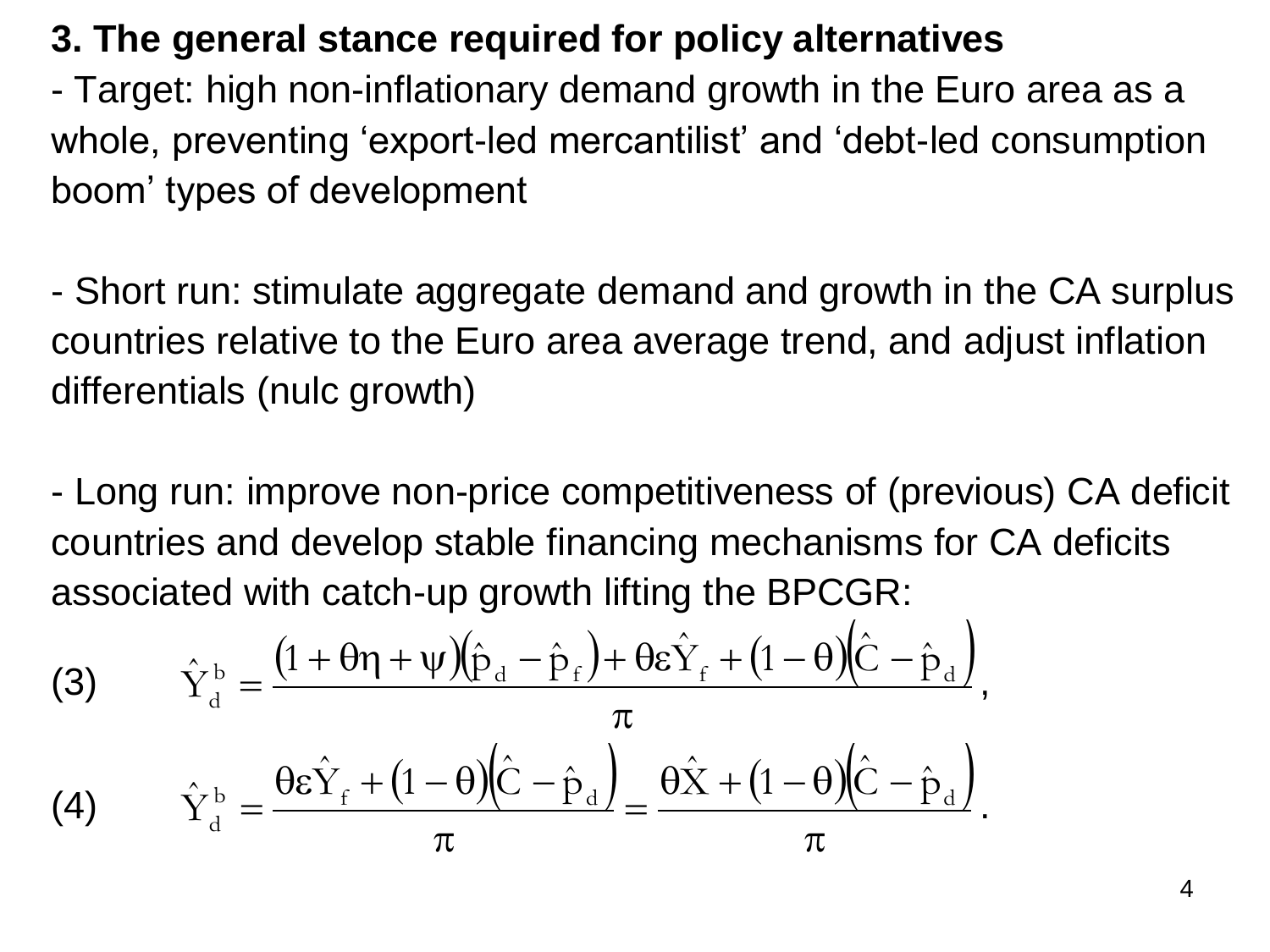# **4. More concrete policy proposals for the Euro area**

- Coordination is required: 'policy package'
- intra-coordination of national, as well as European institution within the respective policy area
- inter-coordination among areas of policy making at national and European levels,
- **→ Macroeconomic Dialogue and a completely** revamped European Semester
- + industrial and regional development strategy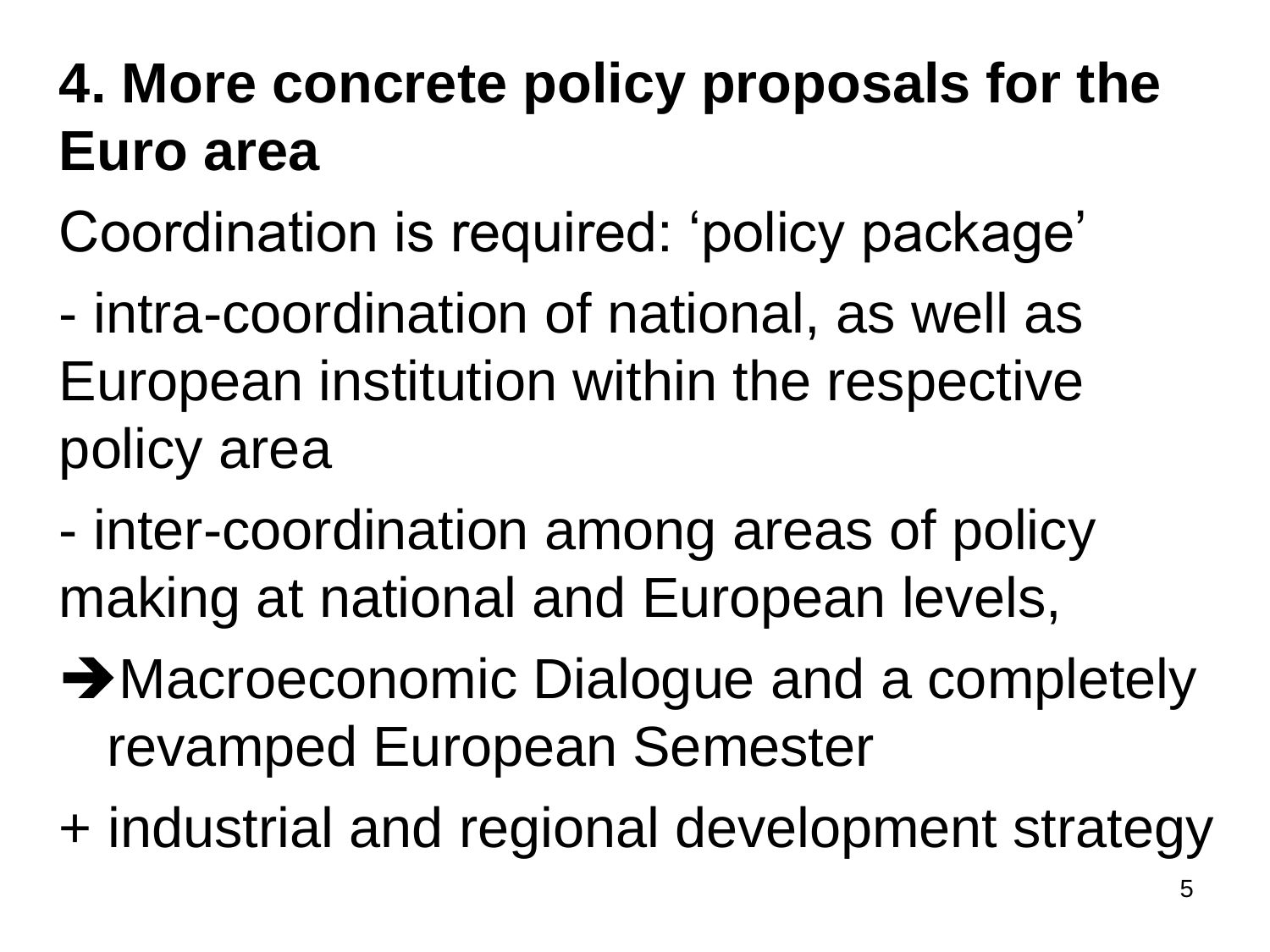## **4.1 Monetary policy**

- refrain from fine-tuning inflation or other macro-variables
- target low real long-term interest rates
- focus on financial stability: credit standards, reserve requirements, credit controls
- lender of last resort for the banking system but also for Euro area member countries

ECB announcement that it will intervene into secondary government bond markets as soon as the rate of interest on government bonds exceeds the long-run nominal rate of growth of the respective country

 $\Rightarrow$  country specific cap on government bond yields:

(5)  $i_j \leq \hat{p}_j + \hat{Y}_j$ .

(Alternative: De Grauwe 2011: Euro area wide cap – 2 per (Alternative: De Grauwe 2)<br>cent above German rate)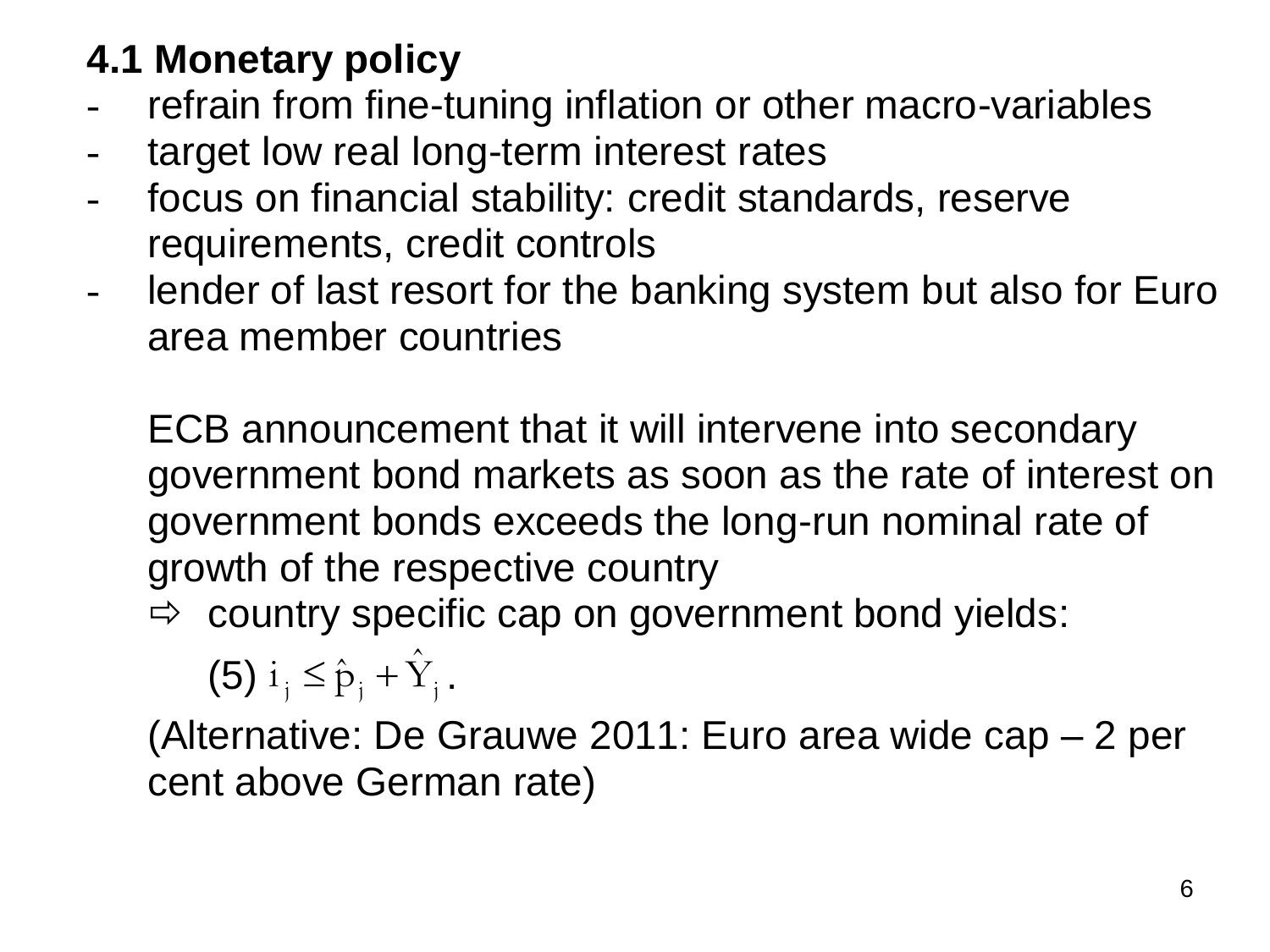### **4.2 Wage and incomes policy**

- Contribute to stabilising income shares and inflation at Euro area target rate

$$
(6) \qquad \hat{\mathbf{w}}_{j} = \hat{\mathbf{y}}_{j} + \mathbf{p}^{\mathrm{T}},
$$

- Contribute to rebalancing (Stockhammer/Onaran 2012):

(7) 
$$
\hat{\mathbf{w}}_j = \hat{\mathbf{y}}_j + \mathbf{p}^{\mathrm{T}} + \alpha (\text{ULC}_{EA} - \text{ULC}_{j}),
$$

- Abandon the dominating policies of labour market flexibilisation and of gaining competitiveness by means of nominal wage restraints (cuts)

- Re-regulation of labour market, stabilisation of labour unions and employer associations

- Euro-area wide minimum wage legislation: ETUC (2012)

7 (50 per cent of the average wage or 60 per cent of the median wage) - OFCE/IMK/ECLM (2013): increase minimum wage by 2 per cent (plus national productivity growth) per year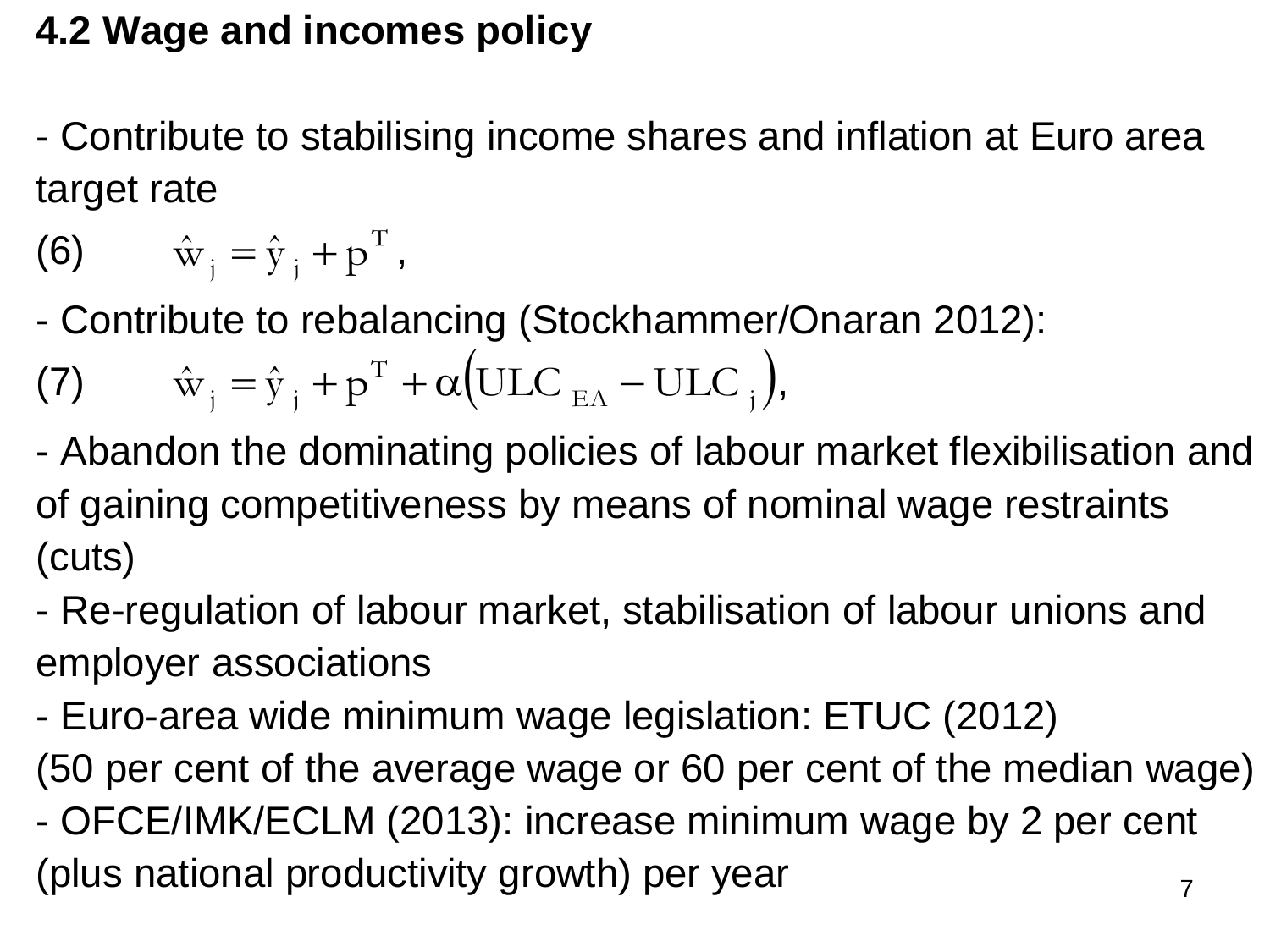**However**: price competitiveness seems to be of little relevance for CA imbalances within the Euro area:

Arghyrou/Chortareas (2008, p. 752) for Euro are member states (1975- 2005): "relative incomes have been playing a more prominent role than real exchange rates in long-run current account determination."

European Commission (2010, p. 10): "[a] large part of the cross-country divergence in the current account since the late 1990s is rooted in domestic demand factors."

Carasco/Peinado (2014) : panel estimations for the Euro area member countries (1995 – 2012): considerable structural component representing effects of the industrial structure and the non-price competitiveness of a country on its current account

Schröder (2011), Storm/Naastepad (2014), Kollmann et al. (2014): only small effects of price competitiveness on the German trade balance in their estimations, which is almost completely explained by foreign demand.

→ Major burden for internally rebalancing the Euro area falls on fiscal poligy – demand management and industrial restructuring!!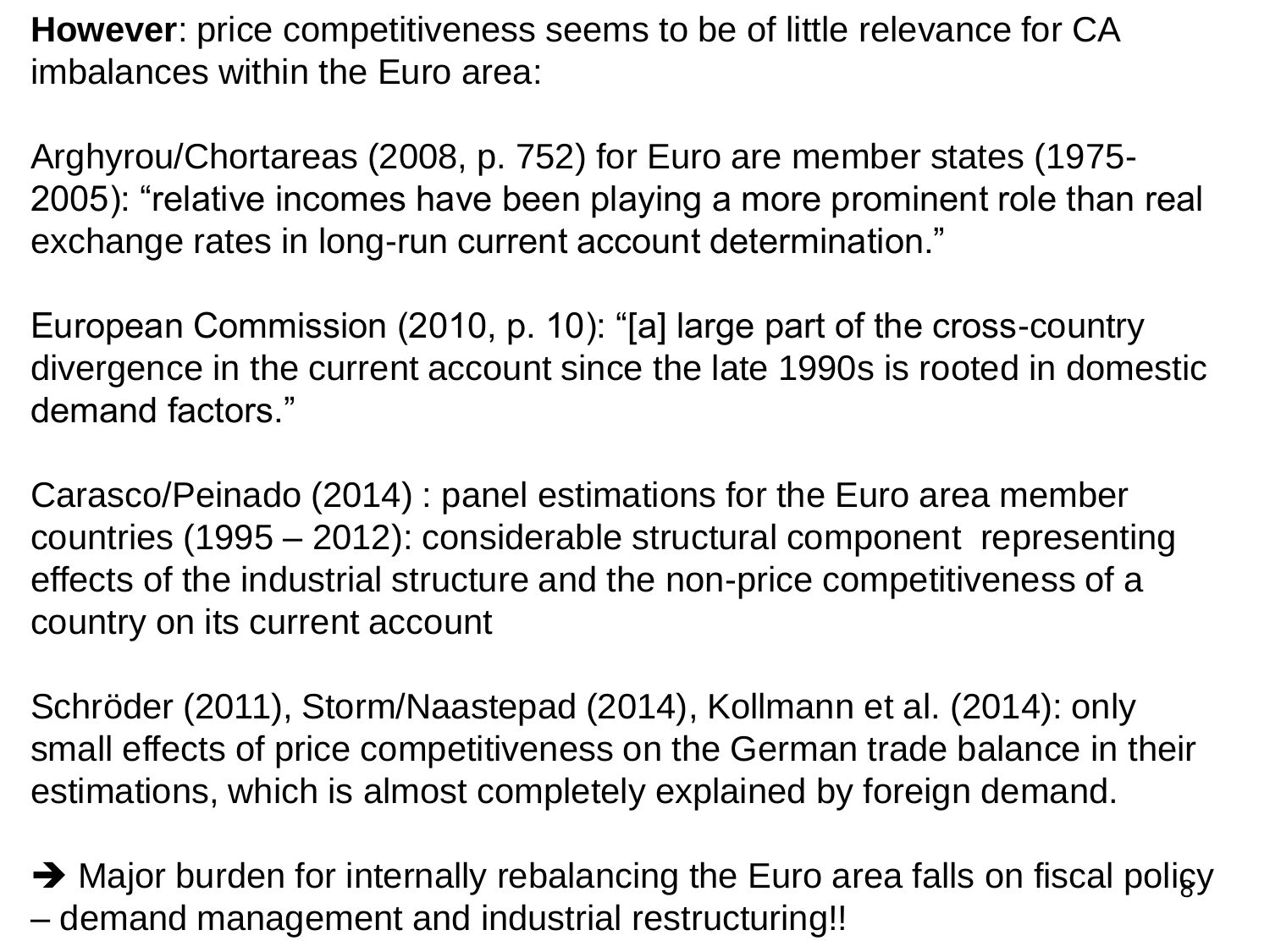#### **4.3 Fiscal policy**

Focus on real stabilisation, full employment and also a more equal distribution of disposable income, taking into account a balanced current account target:

(8) 
$$
S-p_d I = p_d X - p_f e M + G - T
$$
.

With a balanced current accounts (  $\rm p_d X\!-\!p_f e M = 0$  ) government deficits in the longrun perspective  $(D_L)$  have to permanently take up the excess of private saving over private investment:

(9) 
$$
D = G - T = S - p_d I
$$
.

$$
(10) \qquad \frac{\text{B}}{\text{Y}^{\text{n}}} = \frac{\text{Y}^{\text{n}}}{\hat{\text{Y}}^{\text{n}}}.
$$

Low interest rates (i < g) are important for distributional reasons.

Permanent government deficits for public investment in a wider sense (including increasing public employment) + short-run stabilisation in case of cyclical shocks:

(11) 
$$
D = D_L + D_S(Y^T - Y)
$$
  $D_S > 0$ .

Progressive income taxes, relevant wealth, property and inheritance taxes, as well as social transfers reduce excess saving and improve automatic stabilisers.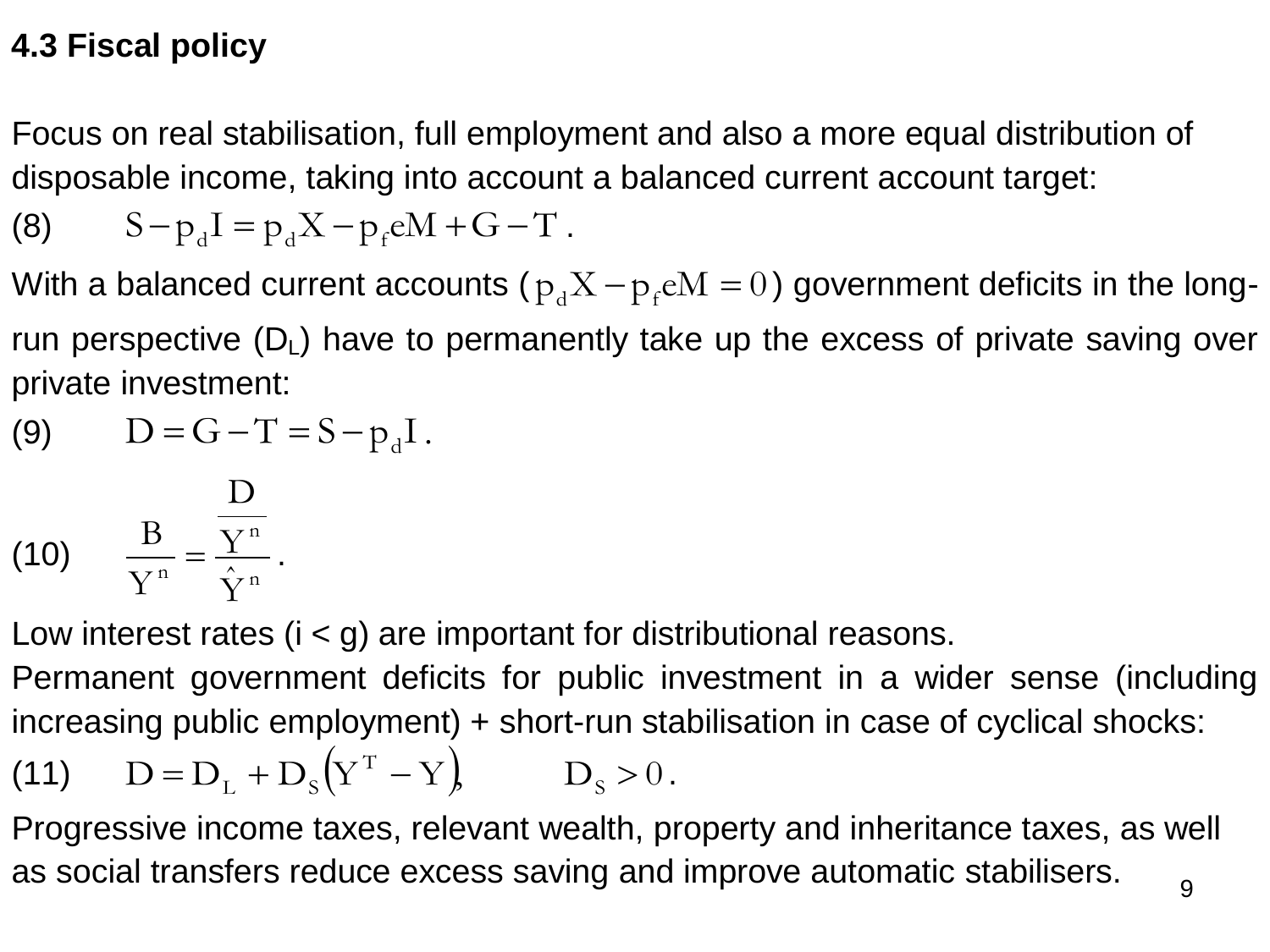- Abandon SGP and further 'developments': the 'Six-Pack', the Euro-Plus Pact, the Fiscal Compact, and the austerity policies imposed on the crisis countries
- Coordination of long-run expenditure paths for non-cyclical government spending (Hein/Truger (2007), Hein/Truger/van Treeck (2012)): For each member country: on average over the cycle and the average net tax rate given, the path for non-cyclical government expenditure should generate a 'structural' government deficit/surplus balancing the 'structural' private sector surplus/deficit at high levels of non-inflationary employment and a roughly balanced current account
- Expenditure paths should be coordinated and monitored by the European Commission and the unwillingness to correct deviations should be finally sanctioned
- ECB keeping nominal interest rates in each country below trend nominal GDP growth of the respective country, will make sure that debt services will not have restrictive distributional effects
- Domestic demand in CA surplus countries will be raised, allowing CA deficit countries to reduce CA deficits without constraining domestic demand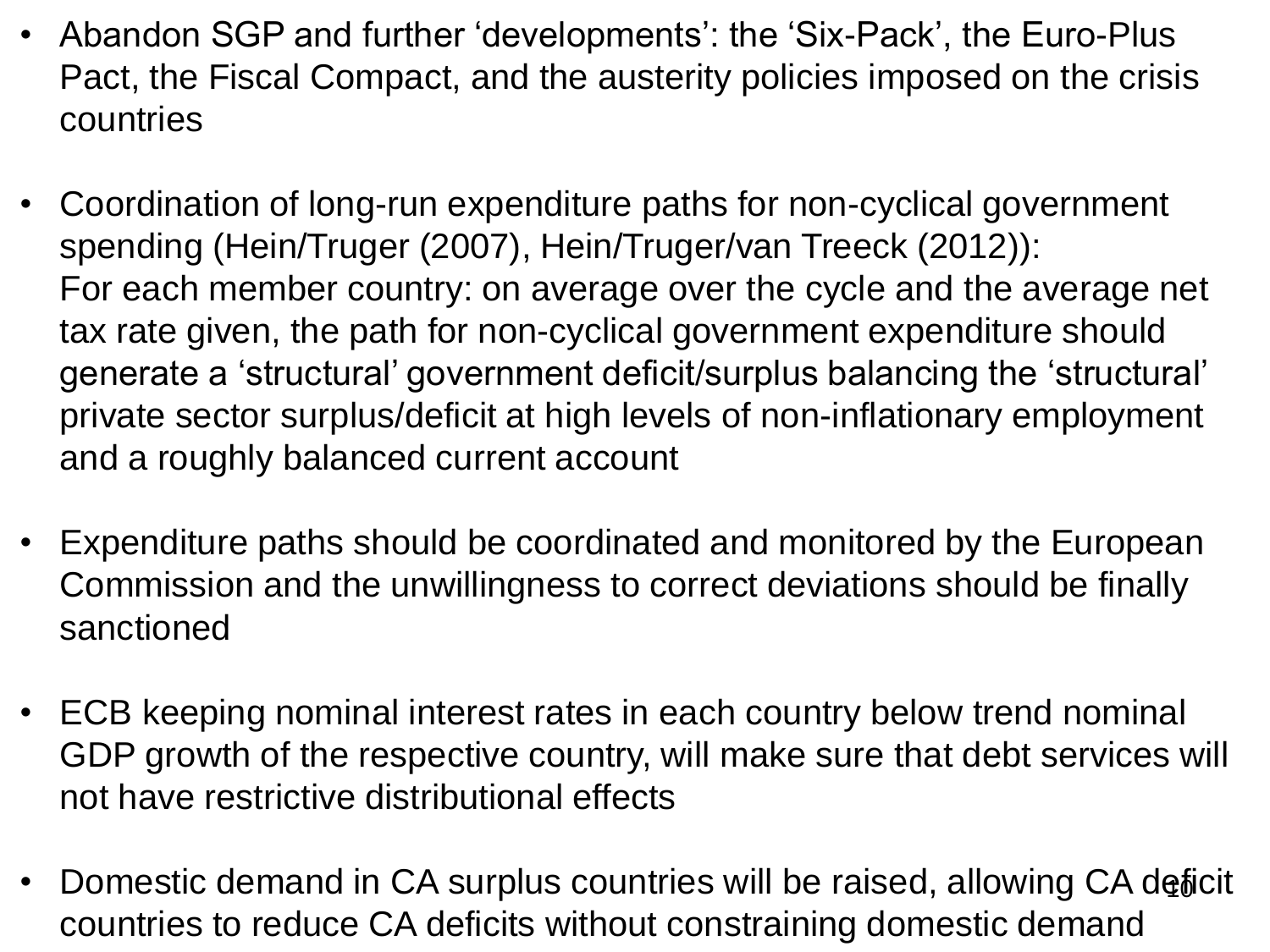#### **The problem of long-run growth differentials (due to catching-up..)**

- No compensation by reverse inflation differentials or inverse relative income elasticities of demand for exports and imports

- **→** deviation of GDP growth from BPCGR
- $\rightarrow$  CA deficits and surpluses which should be tolerated by coordinated fiscal policies

#### **Criterion for tolerable CA deficits: growth of deficit country is sustainable and exceeds average growth of surplus countries**

→ no , one size fits all as in Dullien/Schwarzer (2009) (+/- 3 per cent) or Horn et al. (2010) (+/- 2 per cent)

 $\rightarrow$  Foreign liabilities-GDP-ratio of a deficit country cannot explode with constant CA deficit-GDP ratio and the higher the growth rate the higher the tolerable CA deficit-GDP ratio

(12) 
$$
\hat{Y}_d^n = \hat{L}_d = \frac{\Delta L_d}{L_d} = \frac{\frac{\Delta L_d}{L_d}}{\frac{L_d}{Y_d^n}} \Rightarrow \frac{L_d}{Y_d^n} = \frac{\frac{\Delta L_d}{Y_d^n}}{\hat{Y}_d^n}
$$

11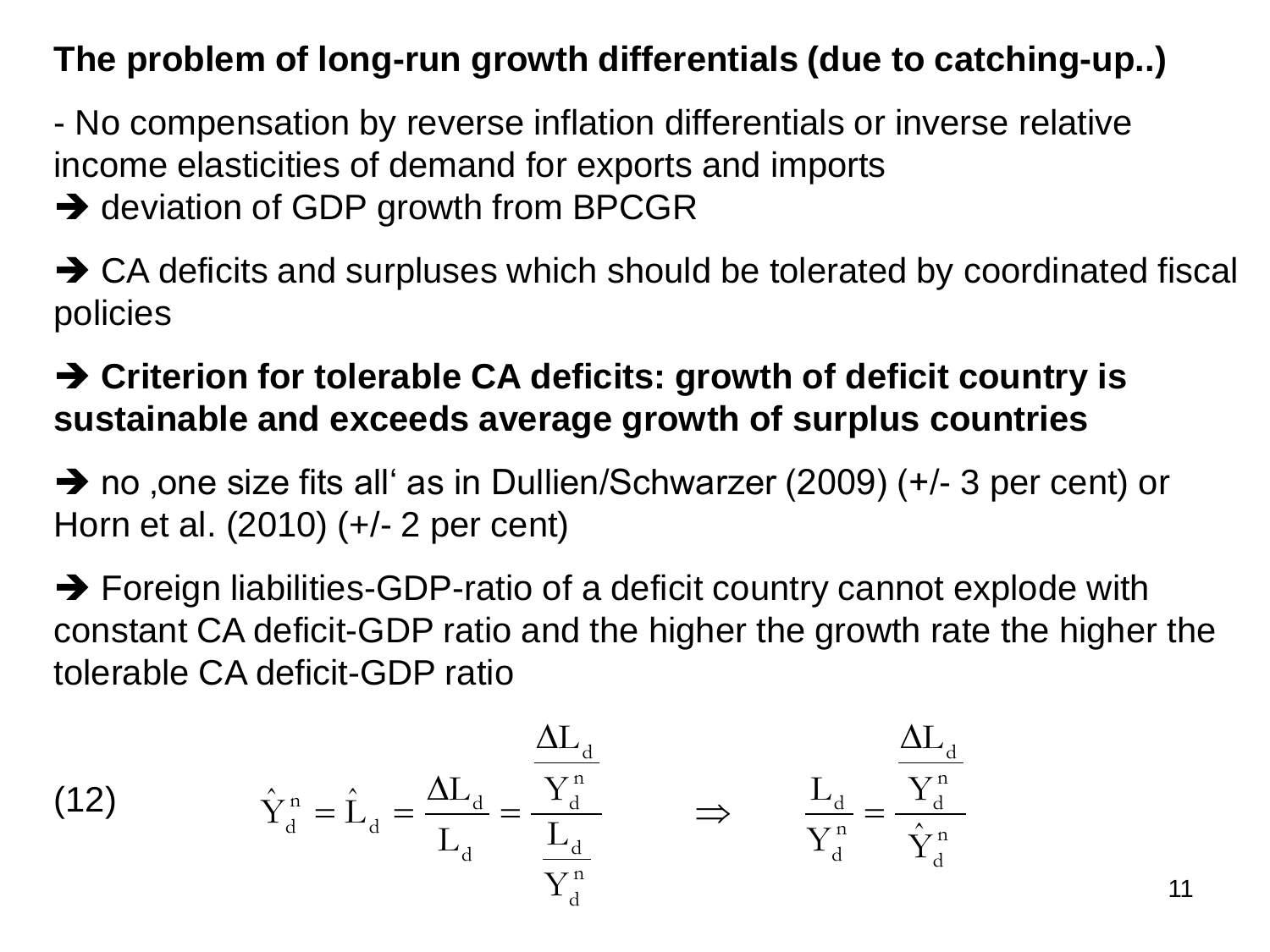## **5. Industrial restructuring and catching-up of the periphery**

Three general prerequisites for a sustainable catching up process:

- prevent unsustainable credit-driven bubbles and consumption booms
- capital inflows should be focused on productivity enhancing investment and the development of export capacities
- and they should be integrated into a European regional and industrial development strategy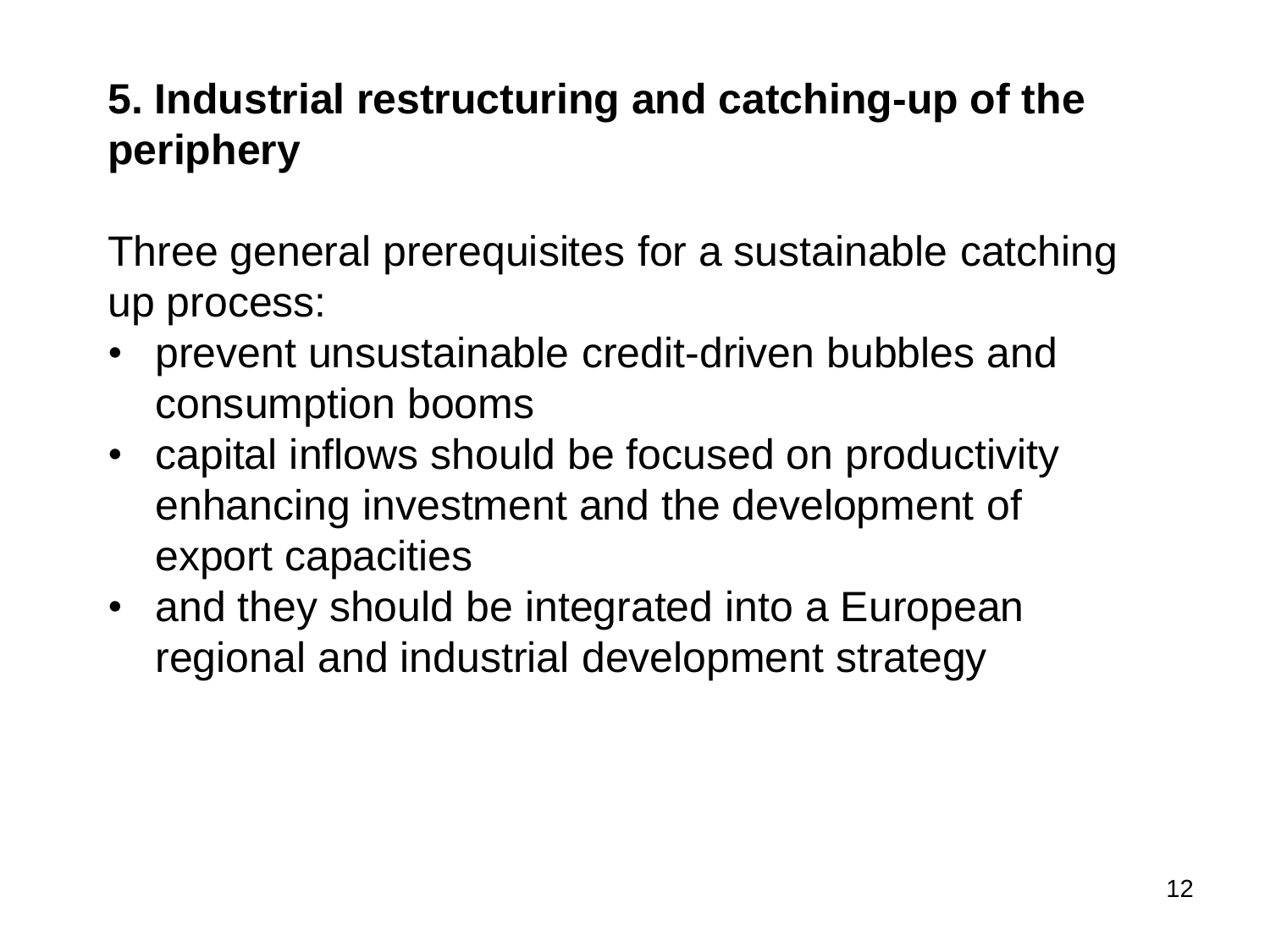#### **5.1 Efficient regulation of and selective intervention into capital flows**

- Financial regulation in order to prevent credit driven bubbles
	- Microprudential regulation
		- E.g. access to credit only based on disposable income and not on collateral values; real estate financing with conservative LTV ratios and high equity stakes; loans for speculative purposes should be strictly regulated
	- Macroprudential regulation
		- New national instruments introduced with Capital Requirement Regulation and CRD  $\rightarrow$  allows for higher capital requirements, higher risk weights and lower limits for certain loans
		- European Systemic Risk Board monitors macroprudential risks and uses "Act-or-Explain" Mechanism
		- However, need for a European Regulator which is willing to "take away the punch bowl" and has the necessary instruments, e.g. Assets Based Reserve Requirements or direct credit controls and the state of the state of  $\frac{13}{13}$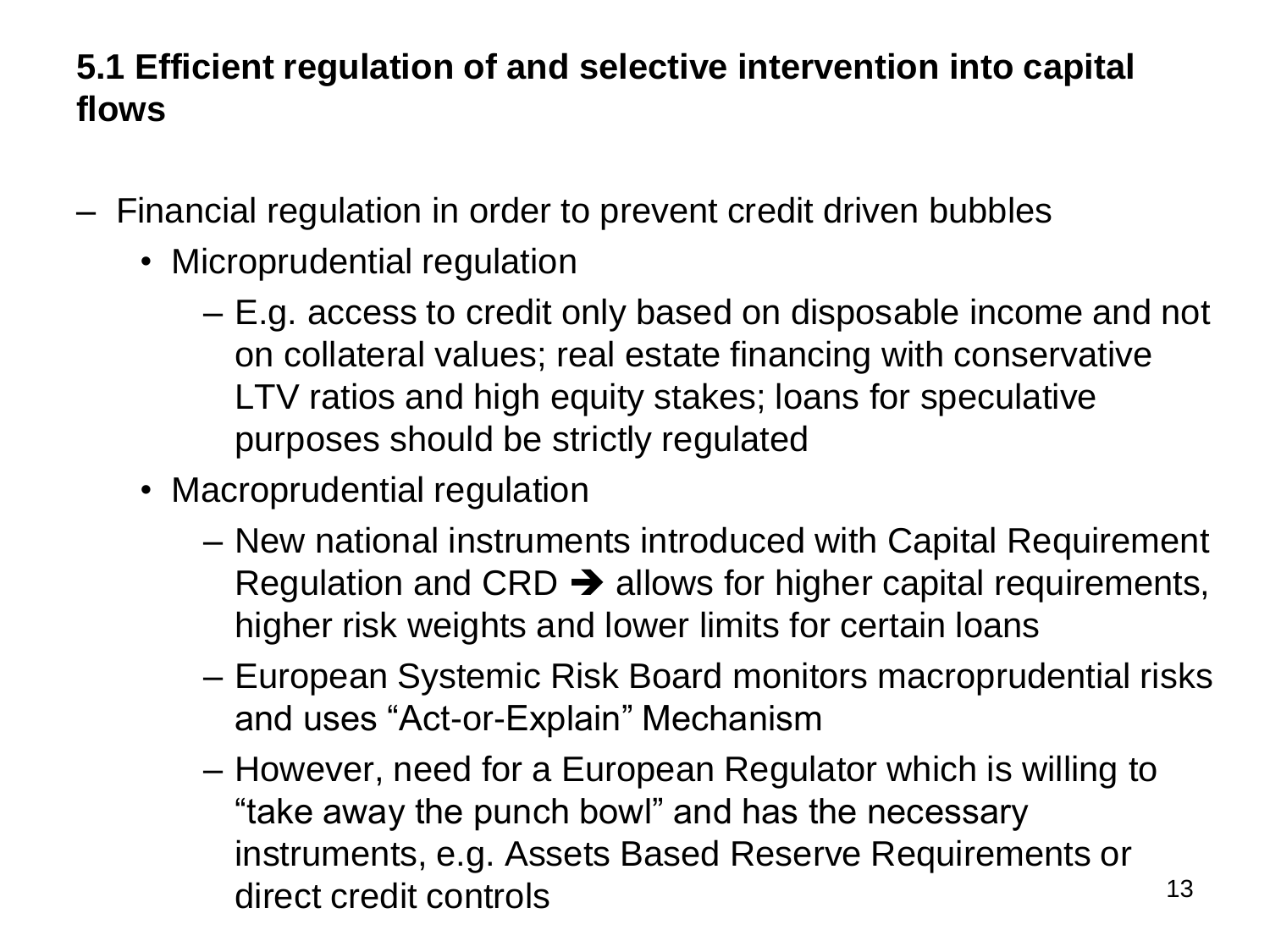### **5.2 Industrial and regional policy strategy**

- develop productive capacities, increase productivity and improve export capacities
- Botta (2014): strategies should have strong regional character (no 'one size fits all')
- Promote 'high road competitiveness', based on high-quality manufacturing production as the driver of growth (Aiginger 2014; Simonazzi et al. 2013), but consider constraints given by existing structures (Simonazzi et al. 2013)
- Focus on exports with increasing returns and high income elasticity (Thirlwall/Pacheco-Lopez 2008)
- Private and public investment in infrastructure, education, basic and applied research and development: several proposals by DGB (2012), OFCE/IMK/ECLM (2013),…
- 14 - Development requires protection (Thirlwall/Pacheco-Lopez 2008), but public sector credit and guarantees may be better and more realistic (Hausmann/Rodrik 2002): national development banks, EIB, etc.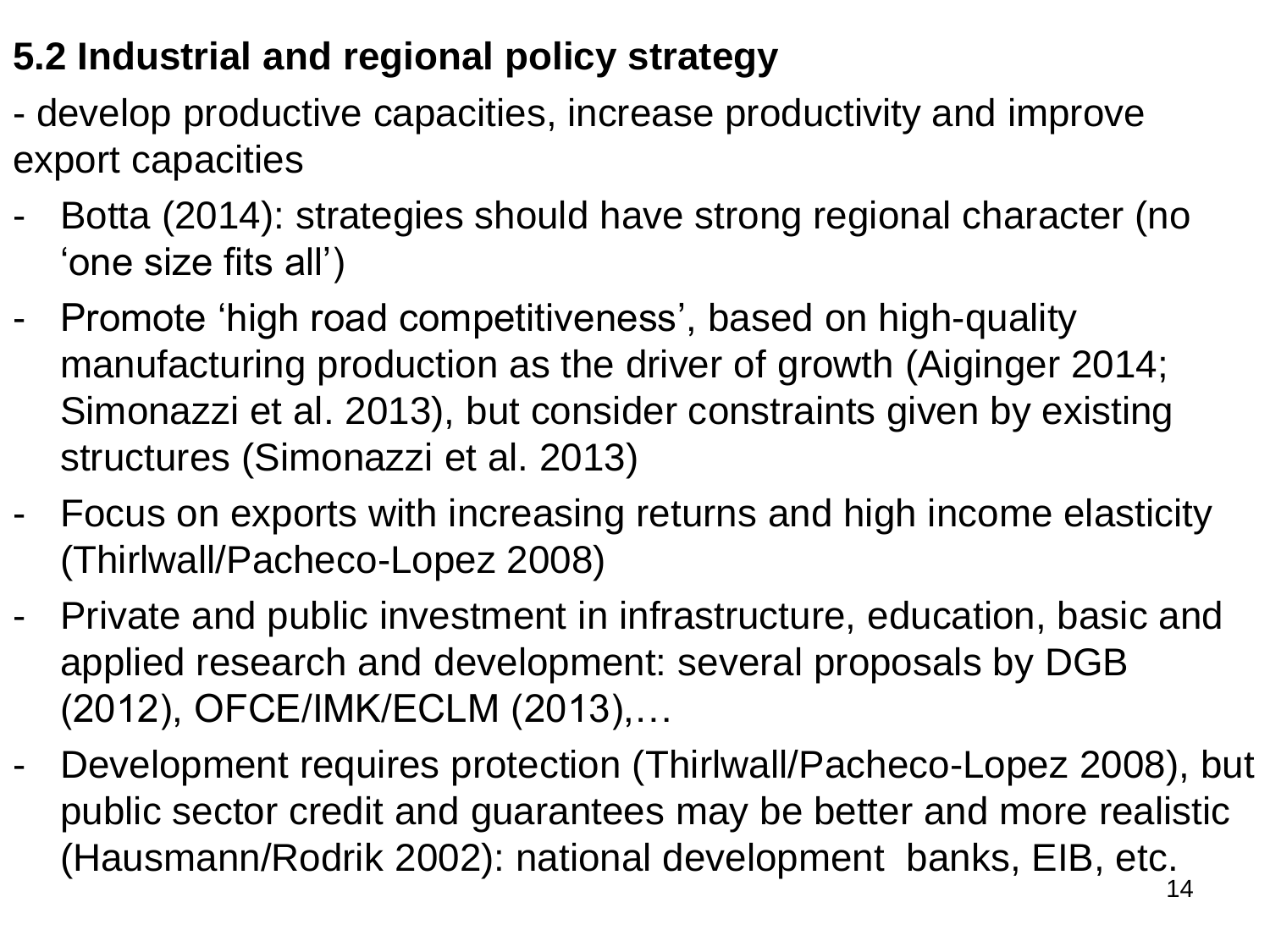### **5.3 Stable long-term financing of current account deficits related to successful catching up**

- Capital controls within EU are not available, therefore:
- Use of financial regulation (e.g. Liquidity requirements, Financial transaction tax) to influence maturity of private capital inflows
- Pool large parts of investment spending at EU level with focus on catching-up countries, finance by member country contributions, EU taxes and/or EU debt:
- DGB (2014): European Future Fund (one time wealth levy and ftt);
- Varoufakis/Holland/Galbraith 2013): European investment program, by EIB, EIF and a newly created venture capital fund, ECB manages low interest rates
- Bibow (2013): Euro Treasury should pool investment, funding it by Euro Treasury bonds
- Public sovereign wealth funds in surplus countries mopping up private excess saving (Gros/Mayer 2013) 15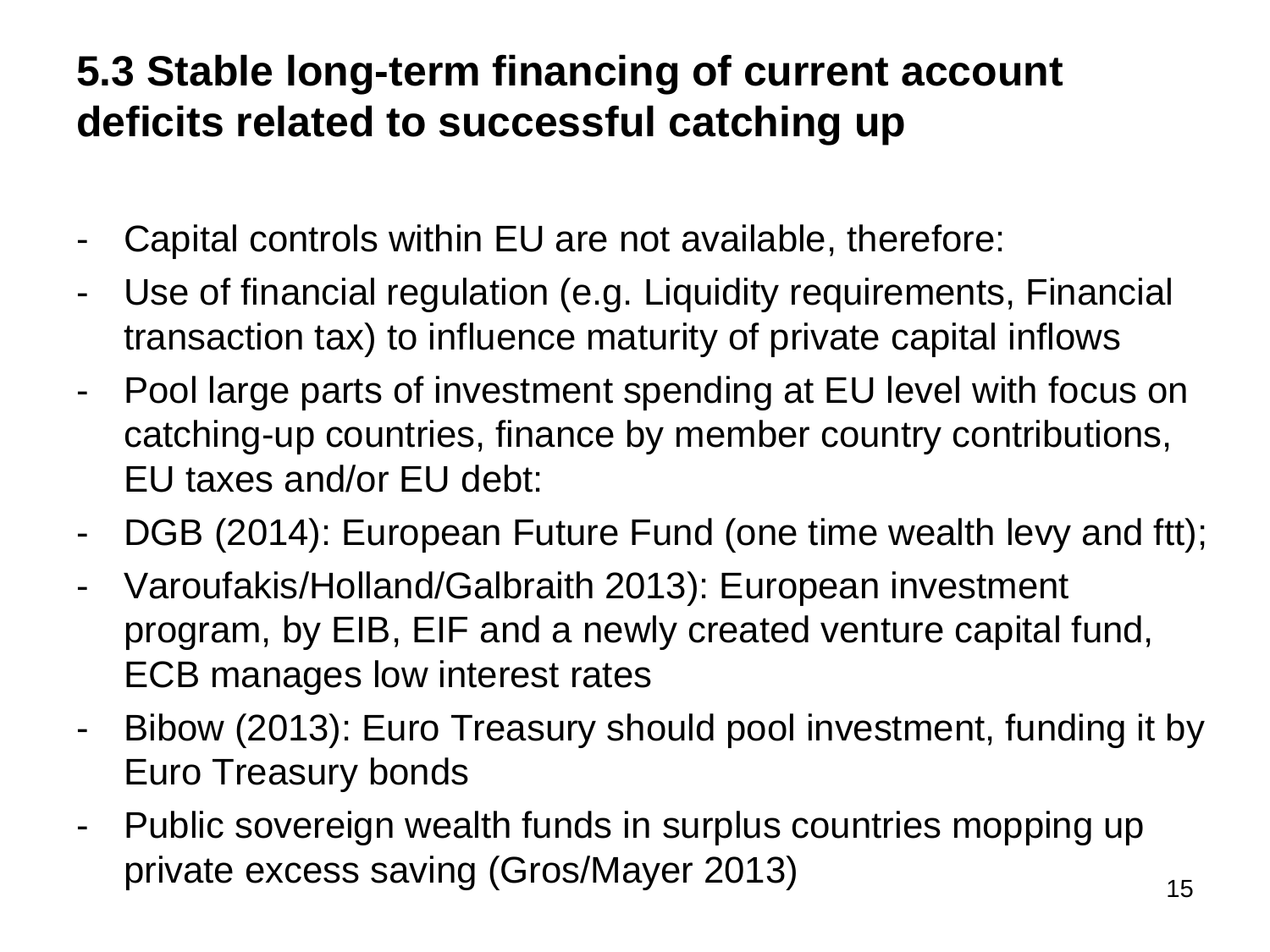# ■ Thank you